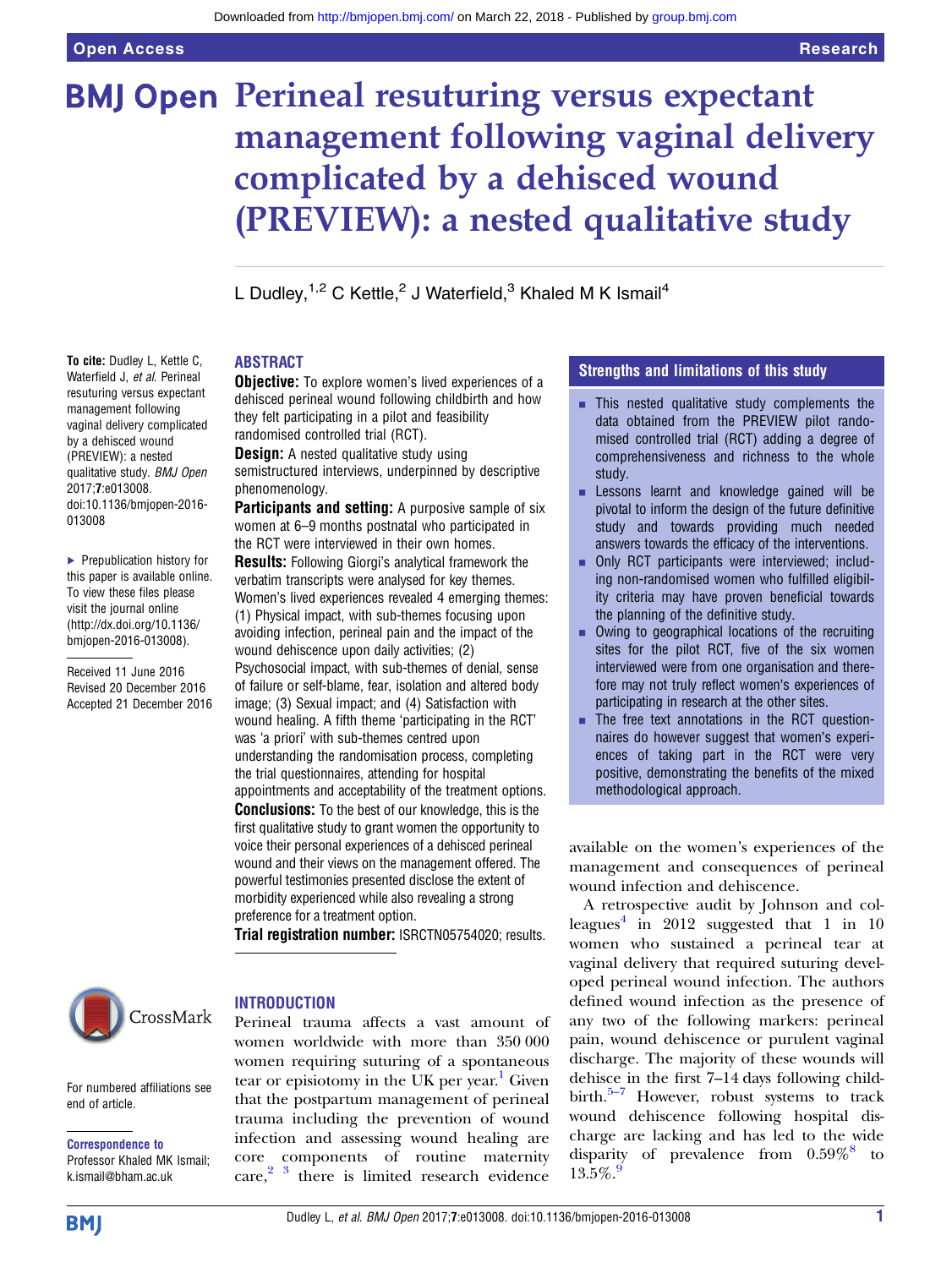Perineal wound dehiscence is associated with major physical, psychological and social problems and can pose a serious threat to the general well-being and quality of life of the new mother. Maternal morbidity centres on persistent pain and discomfort at the perineal wound site; urinary retention, defaecation problems, dyspareunia and psychological and psychosexual issues as a result of embarrassment and altered body image.<sup>3</sup> <sup>10</sup> Furthermore, the mother/baby relationship may become affected and, indeed, can have a negative impact on the establishment of breast feeding. $^{11}$  $^{11}$  $^{11}$ 

The literature exploring women's views of living with perineal trauma is sparse. However, there is more recent evidence $12-14$  $12-14$  which builds on earlier qualitative research, $15-17$  $15-17$  suggesting a renewed interest in this phenomena. While these qualitative studies have focused primarily on women's experiences of perineal trauma following Obstetric Anal Sphincter Injuries, the commonalities of both the physical and psychosocial findings of these studies have the potential to be applicable to women who sustain perineal wound dehiscence. Reading the women's unique accounts of living with the consequences of perineal trauma, clearly demonstrates the magnitude of physical, psychosocial and sexual morbidity they have experienced in the short and long term. We are not aware of any primary qualitative studies devoted to investigate women's experiences of perineal wound dehiscence. Therefore, the main objectives of the qualitative component of PREVIEW were: to explore women's thoughts regarding their experiences of a dehisced perineal wound; explore their views about being involved in a pilot  $\text{RCT}^{18}$  $\text{RCT}^{18}$  $\text{RCT}^{18}$  testing different management options for this complication and their acceptability of these choices.

#### METHODS/DESIGN

It is widely accepted that phenomenology has a great deal to offer health research as it provides the perspectives of those receiving the services (resuturing or expectancy in PREVIEW) which might open up understandings that may not be available through other methods.19–[22](#page-8-0)

This qualitative study followed a descriptive phenomenological approach based on the work of Husserl  $E^{23}$  $E^{23}$  $E^{23}$ using semistructured interviews to answer the research questions.

Describing women's personal experiences underpinned this phase of the study, hence the need for the researcher to set aside any prejudgements and open any interview with an unbiased, receptive presence. $^{24}$  $^{24}$  $^{24}$  As the researcher (LD) had neither a detailed professional knowledge of the most appropriate way to manage a dehisced perineal wound and no personal experience of childbirth the descriptive approach of Husserlian phenememology $^{24}$   $^{25}$  was deemed the most appropriate to adopt. The researcher (LD) conducting the interviews chose to consciously explore her personal attitudes and beliefs towards the management of perineal wound dehiscence by the use of a reflective journal. This reflexivity as acknowledged by others then facilitated the evaluation of oneself, including how this may have influenced question phrasing, data collection and analysis, while also providing a verifiable audit trail of the research process,  $22 \frac{26}{26}$   $27$  ultimately thereby enhancing the ethical and methodological rigour to the study.<sup>28</sup>

#### Study population and sample size

The study population comprised a purposive sample of women who had participated in the PREVIEW pilot RCT to ensure that both arms of the study were equally represented. Based on guidance for phenomenological research, a sample size of between 6 and 12 participants was considered appropriate and should develop theoretical representation.<sup>29</sup>  $30$  Guest and colleagues<sup>[31](#page-9-0)</sup> assert that if the sample is homogeneous and the experience under investigation is common among the population, smaller sample sizes are likely to be sufficient to achieve thematic saturation.

Interviews continued until data saturation was reached; identified when no new information was being revealed.[32](#page-9-0) Both the interviewer and a member of the qualitative research support team confirmed data saturation. The final sample determined by data saturation at interview was six (three from the resuturing arm and three managed by expectancy).

Women who indicated on the consent form for the RCT that they could be contacted to take part in the qualitative study were provided with a study information leaflet. Additional written consent for the interviews was obtained from women who agreed to participate. A choice of venue was offered for the interviews, but all chose to be interviewed in their own home.

#### Data collection for the interviews

Interviews were conducted by LD using a semistructured interview schedule and digitally recorded with permission. Content validity for the interview guide was gained by a review of the literature, clinical experience of both the research team and fellow midwifery and obstetric colleagues and two patient representatives.

#### Data analysis

Following a critical evaluation of the commonly referred to frameworks for the analysis of qualitative data using a Husserlian phenomenological approach<sup>[33](#page-9-0)–36</sup> a decision was made to follow Giorgi's analytical framework.<sup>36</sup>

A professional company was used for interview transcription. The transcripts were subsequently annotated in parts, highlighting laughter or expressions that were not detailed in the professional transcript that may affect the interpretation of the transcribed text.<sup>[37](#page-9-0)</sup>

Following completion of stage 1 of Giorgi's method of data analysis, (reading all of the interview material to obtain a 'sense of the whole') the 'one sheet of paper approach' (OSOP) described by Ziebland and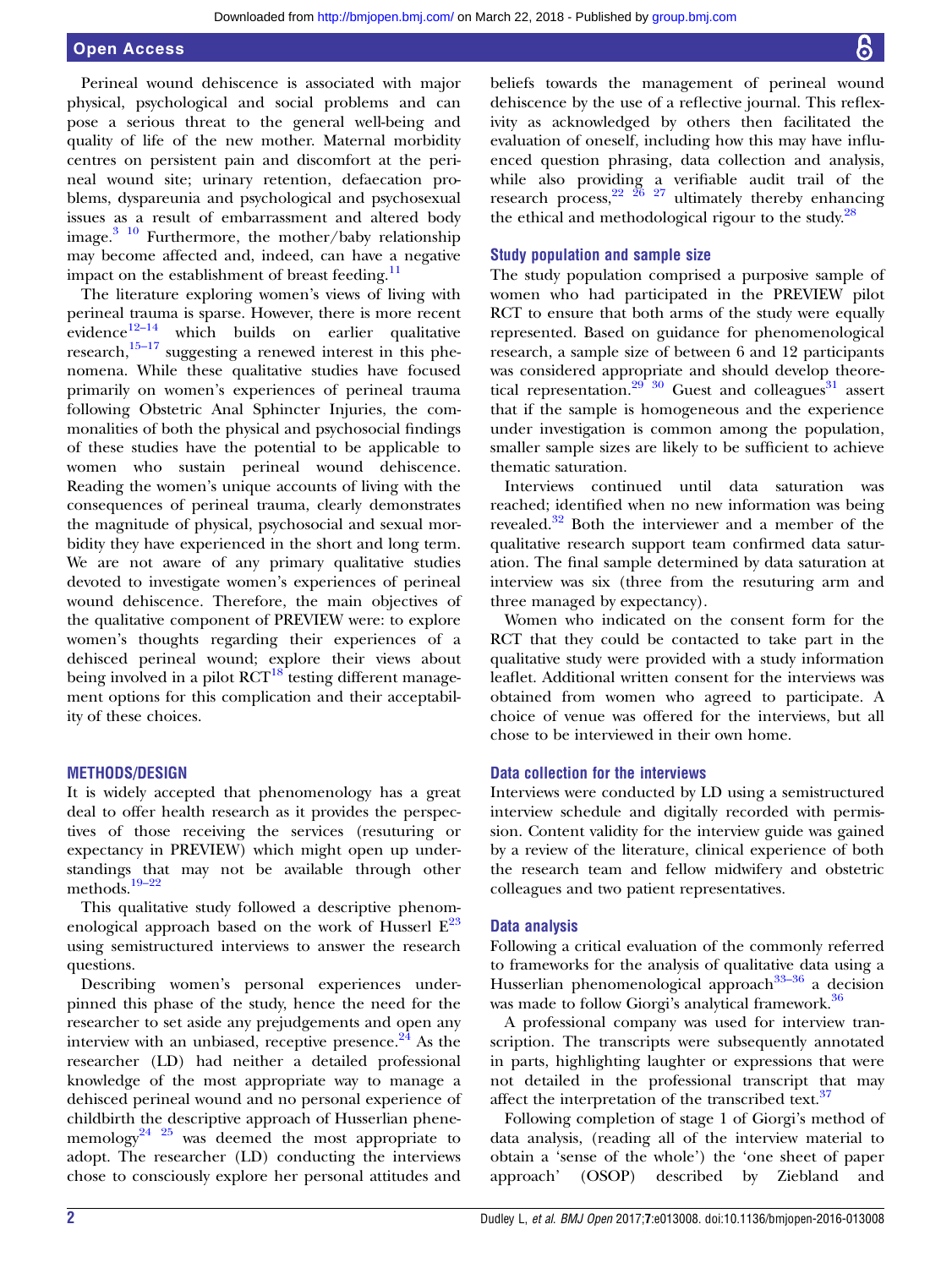McPherson<sup>[37](#page-9-0)</sup> was applied. This necessitated the use of a large single sheet of paper (A3 size) to extract all the various issues raised by the women interviewed. Each extract was then represented by the woman's identification code 1–6, the sequence order of the interviews. The process was continued until all issues were noted on the paper. Commonalities appearing in the data (stage 2 of Giorgi's analysis) were then grouped into broader themes and subthemes. The relevance of each of these themes in relation to the phenomenon being investigated (dehisced perineal wounds) was then described (stage 3 of Giorgi's analysis). A sample of transcripts were coded and analysed independently by two researchers and the emerging themes discussed to ensure reliability. Incorporating this level of objectivity increased the credibility to the analysis phase of this study.

#### RESULTS

The individual characteristics of the six women interviewed are provided in [table 1](#page-3-0) (names have been changed to ensure confidentiality).

Five main themes (fi[gure 1\)](#page-3-0) supported by subthemes were identified. Four of the five themes were emergent and represented the experiences of all six women interviewed, these were:

- ▸ Physical impact with subthemes focusing on avoiding infection, perineal pain and the impact of the wound dehiscence on daily activities
- ▶ *Psychosocial impact* with subthemes of denial, sense of failure or self-blame, fear, isolation and altered body image
- ▶ Sexual impact
- ▶ Satisfaction with healing.

<sup>A</sup> fifth theme participating in the RCT was 'a priori', a term acknowledged as being derived from the characteristics of the phenomenon (dehisced perineal wounds) being studied. $38$  This 'a priori' theme is particularly relevant towards planning for the definitive study and establishing if the intervention was acceptable to women. Subthemes centred on understanding the randomisation process, completing the trial questionnaires, attending hospital appointments and acceptability of the treatment options.

#### Theme 1: physical impact of perineal wound dehiscence

This theme describes the physical impact of the dehisced perineal wound and reflects on the descriptive words women used to express the type of pain they were experiencing and how this affected their activities of daily living. This theme also captures the concerns women have relating to infection and wound healing.

#### Subtheme: perineal pain

Perineal pain was one of the first areas raised by all women when they were asked to remember how they felt when their wound had broken down. The women

used various terms to describe the intensity and depth of their pain for instance:

I thought I was dying {laughter}, it really hurt that much. (Nicola)

I was very sore. It was terrible to be honest. ( Jenny)

It was petrifying. (Cathy)

When you are examined in the hospital and you took out the stitch … that was horrific. (Sue)

#### Subtheme: the impact of the wound dehiscence on daily activities

While the descriptors of pain were emotive, the impact of this pain on the women themselves and their families became clearly evident as the extracts below demonstrate when they started to talk about how the pain affected their daily living activities.

I contemplated putting him on the bottle, just because I'd had enough really and I wanted one of the pains to go away. (Sue)

I was quite surprised how much it did affect me to be honest because I thought, oh it will be alright, it will heal…but no, I was very sore…. so I really struggled once it happened. It was stopping me from doing simple things … I mean, even in the night I couldn't get up with him, do you know what I mean? And it's like I couldn't sit on the bed to feed him. I could hardly sit down. It was terrible, to be honest. When I was sitting downstairs, I was fine because I have the arm of the chair to lean on because I could only sit one-sided, but at night, when I have to sit on the end of the bed, I couldn't… I couldn't sit on the end of the bed. So, yeah, my partner had to do all the night feeding. ( Jenny)

#### Subtheme: avoiding infection

Most of the women expressed concerns about infection and measures they took towards avoiding infection, particularly Jenny and Diane as the following extracts clearly illustrate.

I was worried about infection because of where it is and it was quite deep the wound…yeah, it was like so many centimetres, [demonstrates the depth with hands] … so yeah, I spent the night…hours in the shower … I was in the shower all the time, I just like wanted to make sure I didn't get any infection or anything … I tried to keep it clean. I was in the shower like, loads of times a day. ( Jenny)

Diane, whose wound had completely dehisced, paused several times as she struggled with her emotions.

I think it was due to infection that it broke down so much. I was looking at them every day, to clean it. I could tell then and I got my mum to look at them as well. Because it didn't feel like it was, it was healing, and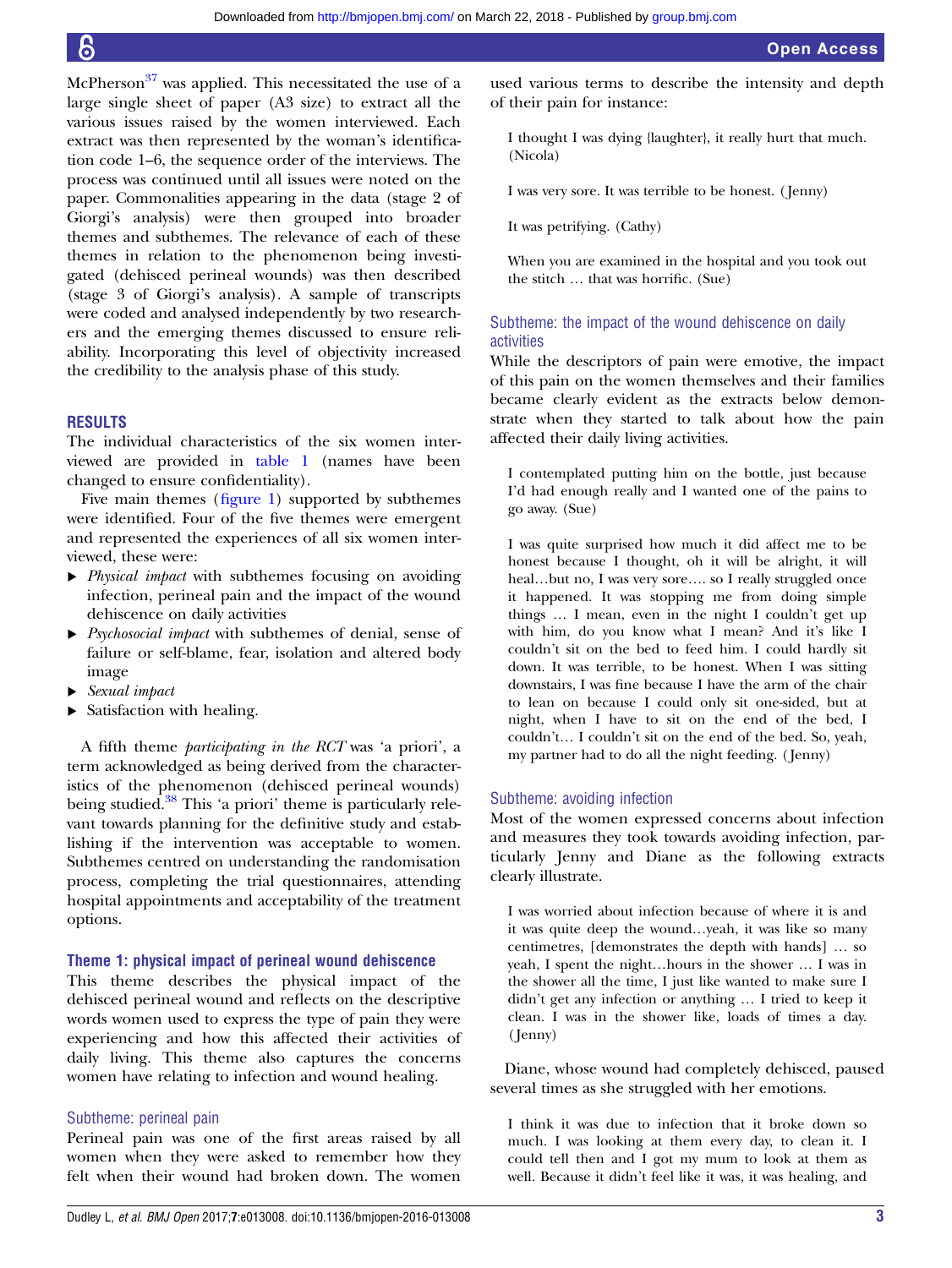| <b>Service Service</b><br><b>Service Service</b> |  |  |
|--------------------------------------------------|--|--|
|                                                  |  |  |
|                                                  |  |  |

<span id="page-3-0"></span>

|                                  | <b>Sue</b>     | <b>Nicola</b> | <b>Diane</b> | <b>Fiona</b>   | Jenny      | Cathy      |
|----------------------------------|----------------|---------------|--------------|----------------|------------|------------|
| <b>Characteristics</b>           |                | 12            | З            | 4              | 5          | 6          |
| Age                              | 38             | 23            | 20           | 29             | 27         | 28         |
| Ethnicity                        | White          | White         | White        | White          | White      | White      |
| Relationship status              | <b>Married</b> | Cohabiting    | Cohabiting   | <b>Married</b> | Cohabiting | Cohabiting |
| Employment                       | Yes            | Yes           | No.          | Yes            | Yes        | Yes        |
| 1st vaginal delivery             | <b>No</b>      | Yes           | Yes          | No.            | Yes        | Yes        |
| Previous perineal trauma         | Yes            | NA.           | <b>NA</b>    | <b>Yes</b>     | <b>NA</b>  | <b>NA</b>  |
| Previous dehisced perineal wound | <b>Yes</b>     | NA.           | <b>NA</b>    | No.            | <b>NA</b>  | <b>NA</b>  |
| Mode of delivery                 | Normal         | Normal        | Forceps*     | Normal         | Forceps*   | Ventouse*  |
| <b>RCT</b> allocation            | R              | F.            | R            | F              | R          | Е          |
| $R =$ resutured                  |                |               |              |                |            |            |
| E=expectancy                     |                |               |              |                |            |            |
| Months postnatal                 | 8              |               | 6            |                | 9          | 8          |
| Length of interview (minutes)    | 29             | 18            | 23           | 18             | 26         | 40         |

\*Forceps and Ventouse delivery are classified as operative vaginal deliveries.<br>All wounds debisced within the first postnatal week

All wounds dehisced within the first postnatal week.<br>NA not applicable: RCT randomised controlled tria

NA, not applicable; RCT, randomised controlled trial.





because I was so stressed and I didn't really want to go to the doctors anymore, I don't know. I was just…because I was feeling them as well just to see like how deep it was and I don't know … I don't know … it was really…rather I don't really know.

(Diane)

### Theme 2: psychosocial impact of perineal wound dehiscence

#### Subtheme: denial

Some of the women struggled to acknowledge the dehiscence, they felt that by ignoring the problem it would still be alright or even better that it would actually go away as Sue's account suggests below.

If you leave me alone, don't poke…it will go away type of thing…would have buried my head in the sand a bit really and left it. (Sue)

#### Subtheme: sense of failure or self-blame

Women relayed a sense of failure for not conforming to what they perceive as normality in day-to-day activities, including their feelings of 'self-blame' that they are in this situation. This was particularly evident for Diane as the following extract reveals.

Really thought bad about myself, my stitches coming undone made me feel really bad about myself … honestly it was … I really thought that bad of myself. (Diane)

#### Subtheme: fear

A sense of fear was expressed by nearly all women interviewed either related to their current experience or for future childbirth. Women spoke about being scared of having stitches again, petrified of giving birth next time and that the whole process was too much to go through again. Jenny, was currently pregnant for the second time and sadly, despite talking to her midwife about it, the extract below illustrates that Jenny remained fearful of childbirth.

I'm petrified, I'm petrified, I must admit…I'm just worried because this scar being still sore and it's still quite new, I'm worried about it popping open or making it difficult while I'm in labour, don't know … I don't know. I just keep going over these things, going around my head thinking I'm not going to be able to do it. Maybe I'm being stupid. I would have liked the opportunity to discuss delivery this time. I told my midwife what had happened, but she didn't say anything so I thought it'd be alright, but it's still a concern of mine. It's sort of like I'm petrified. ( Jenny)

#### Subtheme: altered body image

Women also revealed the extent of their fears relating to an altered body image, with thoughts of being deformed.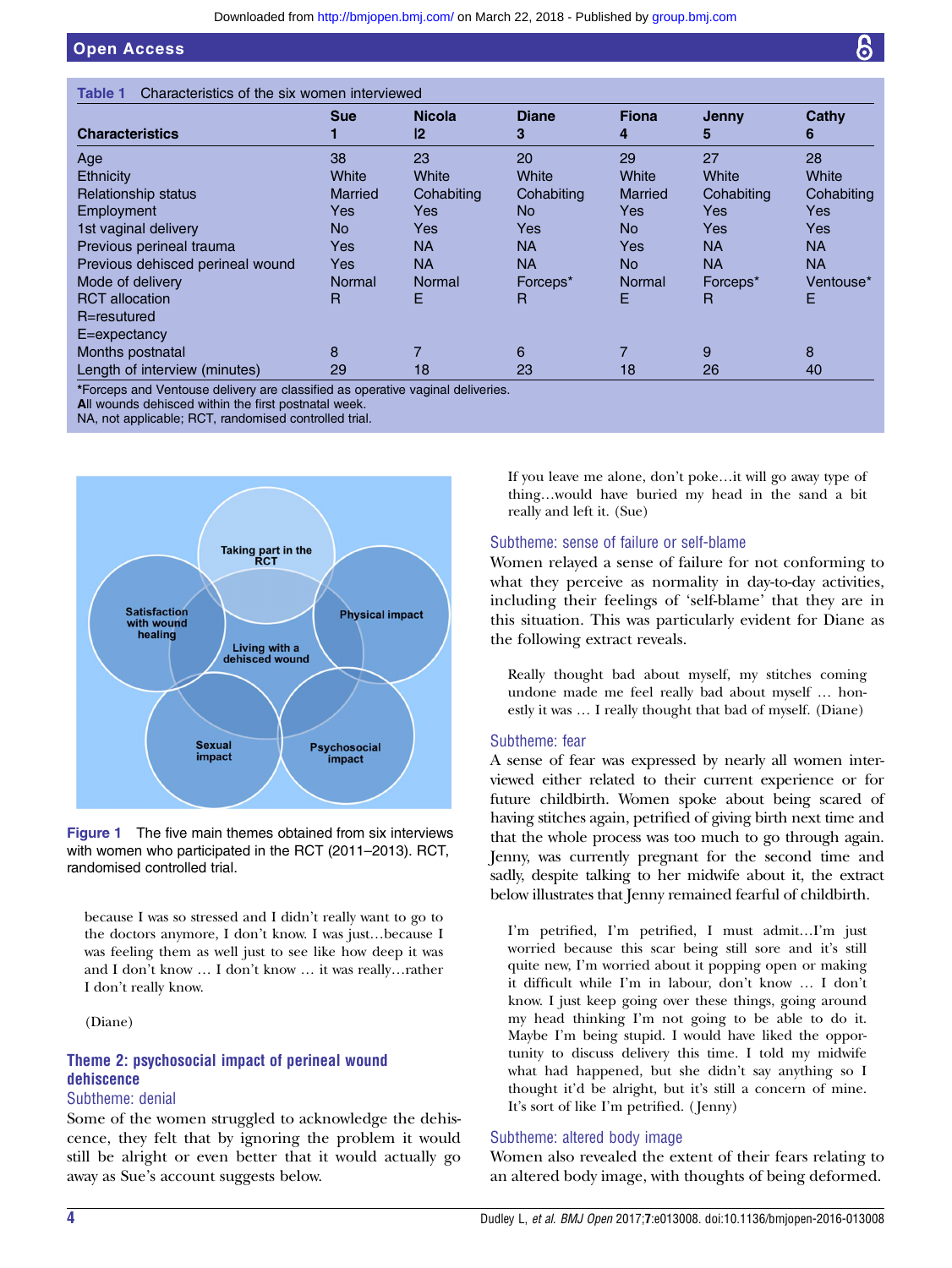My stitches (breaking down) that was the worst thing, because it's your body isn't it ….my heart dropped, I thought I was going to be deformed. I don't think they should just leave a massive hole down there to heal back by itself, because it's just devastating. (Diane)

It was a lot of worry…it's not nice to have an open wound down there… When I first had it I thought oh god, I was going to be deformed. ( Jenny)

#### Subtheme: isolation

Most women spoke about the feeling of isolation and not being able to leave the house as soon as they had expected either as a result of the pain or feelings of anxiety and lacking in confidence.

#### Theme 3: sexual impact of perineal wound dehiscence

This theme describes the impact of both resuming sexual intercourse following their perineal wound dehiscence and the long-term sexual morbidity that some women were still experiencing up to 9 months following childbirth. Women in both treatment groups reported issues related to sexual morbidity as the following brief extracts reveal.

#### Resutured group

Very painful, (responded immediately) worse following this baby. (Sue)

Wasn't good at first … I must admit, it was quite painful, even now the scar tissue is quite sore sometimes when I wipe myself, when I go to the toilet. ( Jenny)

#### Expectancy group

At first it felt different because of the piece of tissue that was swollen. (Fiona)

First time was really scary, frightened about it just ripping apart and the pain. I was petrified and it did hurt, felt like bruising…asked him (referring to partner) to have a look, he was good like that, then I asked him how it felt … he'd wind me up for a bit, then he was like no it feels normal. (Cathy)

#### Theme 4: satisfaction with healing

Theme 4 provides evidence from all of the women interviewed relating to their personal experiences of wound healing, a recurrent theme in the narratives.

#### Resutured

She (perineal care midwife) removed some stitches. (Sue)

Healed really well, after one or two had opened again… think I had gristle or something, (referring to over granulation tissue). (Diane)

It's still quite raised, so you can feel it. It's healed a lot better than I thought to be honest. ( Jenny)

#### **Expectancy**

Looked in the mirror, looks weird…it's just like you can see where it was stitched and come unstitched. (Nicola)

Felt like my right hand side looked lower than my left …. I was fretting that, that it all dropped if you get me. I asked him (partner) can you just please look….he said it looks fine. (Cathy)

Looking back, would have been better to have it re-stitched straight away, it's taken a long time to heal and I thought at 7 months I'd have to go back to the beginning and have it re-stitched. (Fiona)

#### Theme 5: participating in the RCT (a priori)

Theme 5 describes women's experiences of taking part in the PREVIEW RCT and encompasses their understanding of the randomisation process and how they felt about completing the trial questionnaires.

#### Subtheme: understanding the randomisation process

Despite the strong preference for treatment options apparent in the following interview extracts, women did appear to understand the concept of randomisation.

I was praying that I could be…they'd come back, that they'd stitch me. I was well happy when told I was going to be re-stitched and since I had it done, then that made a whole lot of difference. I did put it in the thing (referring to the questionnaire) that if I didn't have it done it would have made… played a big ….massive ….I don't know…I think I would have been really unhappy. (Diane re-suturing)

Diane did indeed make a comment on her questionnaire, following it with a smiley face, ☺ illustrating her contentment for being resutured.

Cathy, who revealed that she was extremely emotional when she attended the recruiting site for review of her dehisced perineal wound, also had a strong preference for a treatment option, only this time it was for expectancy:

When the midwife asked me about putting the numbers in and picking which one you do, I was like please, please, please, please come back with tablets because I can't … I don't want an epidural anyway. She then (referring to the midwife researcher), she was like, you might have to have this ... I said, no, no, no, no... {laughs} then she come back in and I was like 'I love you' {laughs} when I was told I was in that group (referring to expectancy). (Cathy)

Apprehensions relating to being readmitted to hospital, with concerns for childcare and the likelihood of requiring regional anaesthesia for the resuturing were voiced by women who had a preference for expectancy.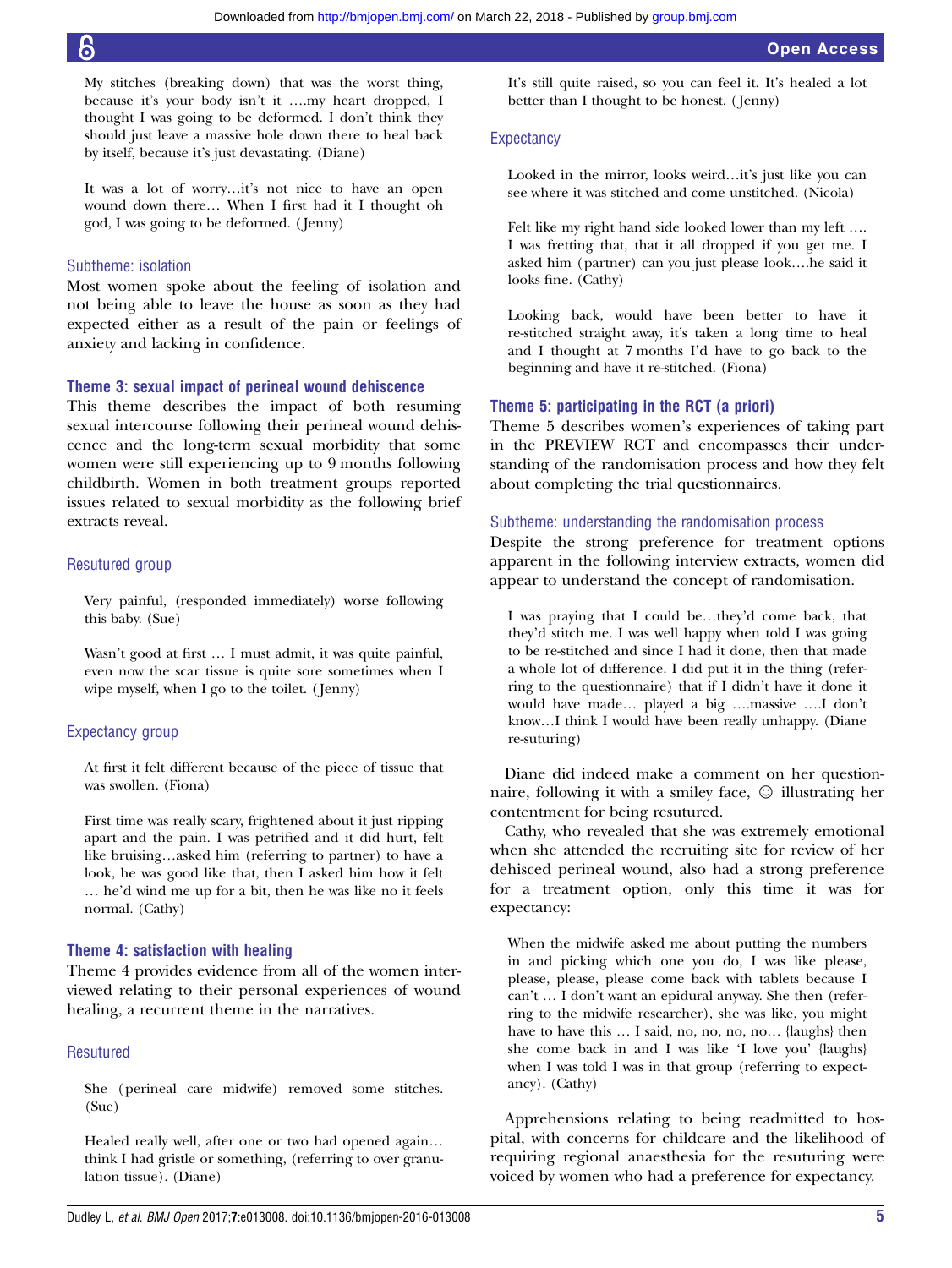#### Subtheme: completing the trial questionnaires

All women interviewed felt that the PREVIEW pilot RCT questionnaires $^{18}$  $^{18}$  $^{18}$  were straightforward easy to complete and that they were not too long. None of the women felt that there were any additional questions to ask and they all reiterated that the study had addressed outcomes that were important to them. Free text annotated sections were acknowledged as an area which allowed the women to include any additional information that they considered important.

#### Subtheme: attending for hospital appointments

How women felt about attending for hospital appointments to assess wound healing is crucial for the planning of the definitive study to optimise follow-up rates. However, women's experiences can also demonstrate to commissioners the value of perineal care clinics in areas where these are not already established. The accounts below demonstrate that women felt reassured with the advice they were given, that continuity and familiarity of being seen by the same clinician was important to them and that the care they received was both sensitive and responsive to their individual needs.

It wasn't just all about the stitches if you know what I mean ….they (the midwife researchers) were going through things … asking me how I was in general. I felt comfortable around them … so because I mean, sometimes you think … I've got to take my knickers off again with someone else. ( Jenny)

The midwife, she was brilliant, she come and got me first (waiting to be seen for trial eligibility). (Cathy)

She was an angel, (referring to the perineal care midwife) when I come to the hospital one day and just burst into tears, I sat there and cried because I was terrified. (Cathy)

#### Subtheme: positive and negative experiences of the RCT

Women's positive experiences were primarily focused on the fact that the study was taking place and receiving the preferred treatment allocation as the following extracts reveal:

I was so grateful I was picked, it was all excellent…honestly. (Diane)

Definitely the right decision. (Sue)

I was pleased for you to come back in and said I was allocated into that group. (Nicola)

Any questions I had were answered. ( Jenny)

Only one of the women interviewed had a negative experience associated with the trial procedure of resuturing and this focused on delays waiting to be transferred to theatre. This situation occurred due to emergency procedures taking priority.

Sue expressed her discontentment:

I felt neglected and ignored, just sat there (waiting to be transferred to theatre) without anyone coming near and giving us any information. Just something, it was like being in prison and this little eight by eight cell, stuck there all day with no daytime telly with a new born baby. And not even two chairs, there was only one chair. So that was, I thought that whole process perhaps could have been dealt with a bit better really. (Sue)

Interestingly Sue was also able to turn a negative experience in to a more positive one, she explained that:

It felt like more messing about, but I knew it was the right thing to do. (Sue)

#### Subtheme: women's acceptability of the treatment options

Listening to six women's accounts of their treatment allocation and the positivity that encapsulates their experiences, the majority of them were happy with the treatment they received. Only one woman (Fiona) felt that perhaps resuturing may have been a better option for her from the outset as she had a particularly protracted period of healing.

#### **DISCUSSION**

A key objective for conducting this study was to explore women's unique experiences of a dehisced perineal wound especially as the literature suggests that women expect to return to normality almost immediately following childbirth. $13 \frac{14}{14}$  When reality does not quite meet with these expectations, particularly with an unexpected morbidity such as a wound dehiscence there can be an incredible loss of self-esteem and sense of failure.<sup>[12](#page-8-0) [39](#page-9-0)</sup>

Therefore, underpinning the powerful words of  $Walsh<sup>40</sup>$  $Walsh<sup>40</sup>$  $Walsh<sup>40</sup>$  who states, "that disregarding women's views and experiences when developing evidence-based clinical guidelines is regarded as not only an injustice to women, but an indictment of the professional care ethic". The results of women's open and honest narratives which have the potential to inform future practice and guidance have been respected and authentically presented.

The physical impact of the dehisced wound was a recurrent theme from this study and encompassed infection as a subtheme. When women were asked what their main concern was when their wound had broken, all expressed anxieties about avoiding infection or preventing it from becoming worse. Not surprising given the study referred to previously that suggested that 1 in 10 women will sustain a wound infection following primary repair of perineal trauma.<sup>4</sup> Women's narratives in this phase of PREVIEW are consistent with other studies both quantitative and qualitative that healing of perineal trauma wounds particularly avoiding infection and dehiscence is paramount to many women and their partners following childbirth.<sup>[17](#page-8-0) [41](#page-9-0)–43</sup> Additionally, altered body images with thoughts of being deformed and in some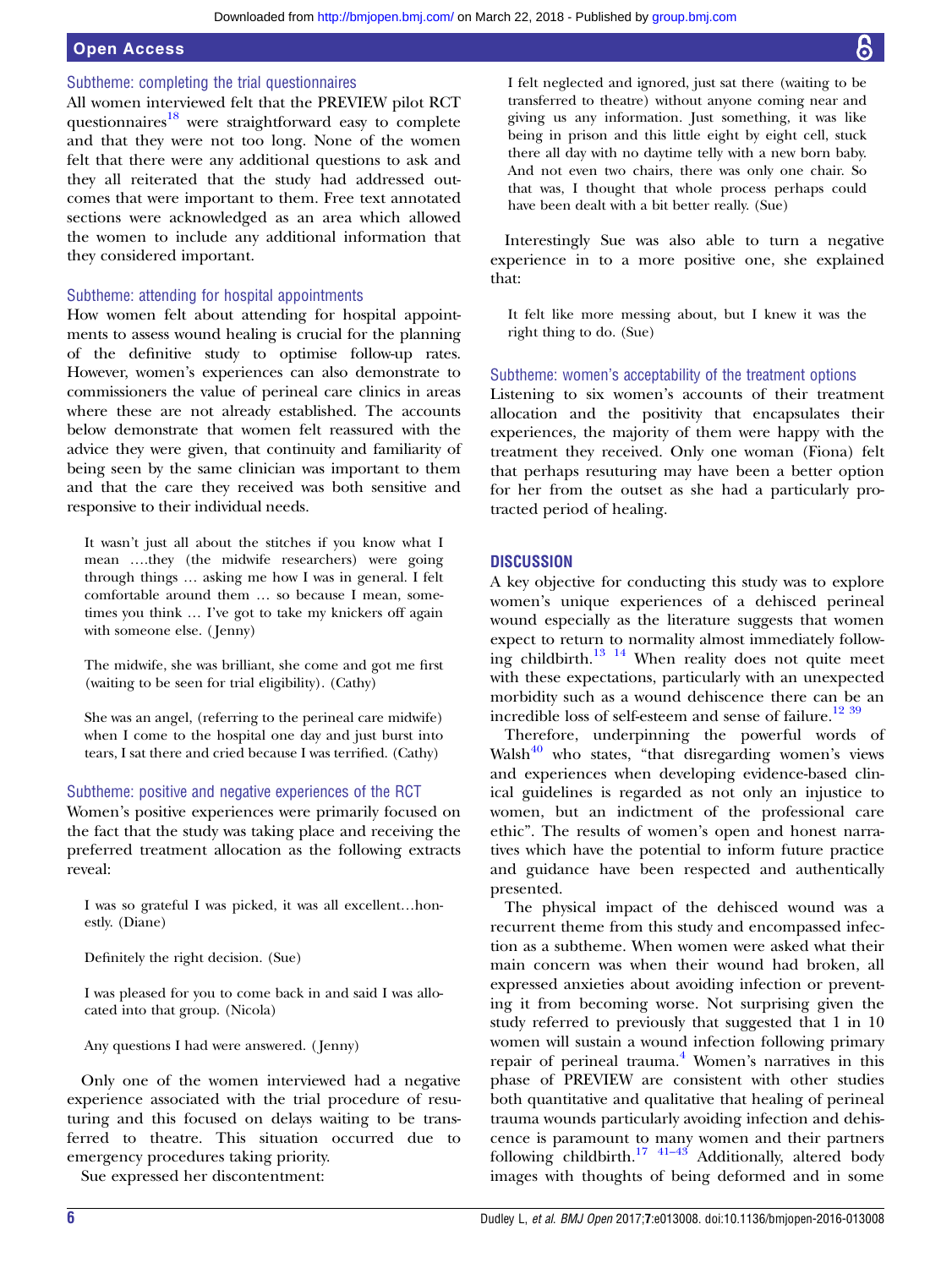circumstances accepting that the perineal area 'looks different' were also relived by several women interviewed for PREVIEW and support the findings of other published qualitative research relating to perineal trauma.<sup>16</sup><sup>17</sup> While there were some who felt and looked at their perineum's even asking their partners to look for reassurance of normality, other studies have reported that women that could not bear to look at it or touch the area. $16$ 

Perineal pain was a subtheme of the physical impact of wound dehiscence and in some respects this was anticipated, as perineal pain of varying intensity is experienced by the majority of women following vaginal delivery.[43](#page-9-0)–<sup>46</sup> What the researcher (LD) was not quite prepared for, demonstrated in reflective journal extracts was the emotive and powerful responses such as 'horrific' and 'petrifying' used by women to describe the intensity of their pain. Even the most complex of quantitative measures of pain could not emulate the poignancy expressed in the narratives of women's experiences of pain.

Satisfaction with wound healing was a recurrent theme from the qualitative study conducted with women who participated in the PREVIEW RCT. Most of the women interviewed were between 7 and 9 months following childbirth and their experiences suggest that the aesthetic results of wound healing extend beyond that of the 6 months outcome measure commonly associated with quantitative research investigating perineal trauma. In addition, women from both groups revealed accounts of being treated for over granulation tissue. One woman in the expectancy group also referred to a discussion between herself and a perineal care specialist midwife regarding the possible need for further surgery at a follow-up appointment some 7 months following childbirth. To her relief this was subsequently not required. The outcome was not quite the same for a woman in the study by Salmon<sup>[17](#page-8-0)</sup> who after 18 months of desperation with perineal morbidity was finally referred back to the hospital for perineal refashioning. Unfortunately for some women who experience a perineal wound infection and or dehiscence, particularly those that have been managed by expectancy, there is also the potential for further corrective surgery, perineal refashioning and excision of excessive scar tissue or other procedures associated with treating perineal dysfunction and altered body image. $^{46}$  $^{46}$  $^{46}$  Indeed, 50% of the women who were managed by expectancy in the PREVIEW pilot RCT<sup>[18](#page-8-0)</sup> felt that their perineum was not back to normal, one may therefore postulate that the potential for further intervention is not an unrealistic assumption.

The psychosexual morbidity associated with poor healing and altered body image must not be underestimated, as this study demonstrates. Women interviewed from both treatment groups reported issues relating to sexual morbidity some 6–9 months after childbirth. They feared the unknown as intercourse was resumed, with an almost acceptance that it was going to feel different,

having experienced childbirth, emulating the findings of other qualitative studies. $13$  For several women there was no association with previous sexual morbidity but for others there was, particularly for one woman who was still breast feeding, and whose other children were both under 5 years old. Discussing issues around sexual health and sexual morbidity can be uncomfortable, even somewhat embarrassing and the silence comes from new mothers as well as from some healthcare professionals too. $47-49$  $47-49$  This study revealed that when asked, all women were in fact willing to share their experiences of varying degrees of sexual morbidity following childbirth.

A further objective for this study was to establish women's experiences of participating in the pilot  $RCT^{18}$  $RCT^{18}$  $RCT^{18}$ crucial to ensure that a future study is as robust as possible. This resulted in the 'a priori theme of 'participating in the RCT'. Women interviewed were asked about their understanding of the randomisation process and the findings suggest that they were all aware that they would be allocated either resuturing or expectant management. However, nearly all of the women in the study had a strong preference for a treatment option and yet still consented to take part in the study. Sharing their incredibly emotive experiences as they waited in suspense of the randomisation allocation would lead a researcher to postulate that compliance may have been a potential issue if, by chance, they were not allocated their treatment preference. Indeed, in the pilot RCT, two of the women randomised to resuturing did not receive the intervention. Although this was attributed to anxiety surrounding the procedure in one case, it is possible that both women would have preferred expectancy.

For some women interviewed, their experience of childbirth and the vulnerability of that early postnatal period clearly demonstrates some of the reasons why recruitment into research studies at a particularly vulnerable time can prove challenging. Diane clearly recalled that she had a preference for resuturing. What was humbling in this case was that Diane was a young 20-year-old new mother, who had experienced an operative vaginal delivery with double application of instruments. Her baby daughter was then transferred to the neonatal intensive care unit for several days. Diane's perineal wound then dehisced leaving a 'massive hole' to use her own words and yet here she was, desperate to take part in the study so she had a chance of being resutured. An intervention that she clearly believed should be offered as a treatment option for women 'so glad I was picked, it (resuturing) should be offered to most women'.

Diane's motivation to take part in the study was driven by the possibility of receiving an intervention that she actually wanted, but one that was currently only offered as part of a clinical trial. She also had a genuine desire to help other women by participating in the research. In fact, a degree of altruism was evident in all women in this qualitative study and supports similar motivational theories revealed in other studies. $50-52$  $50-52$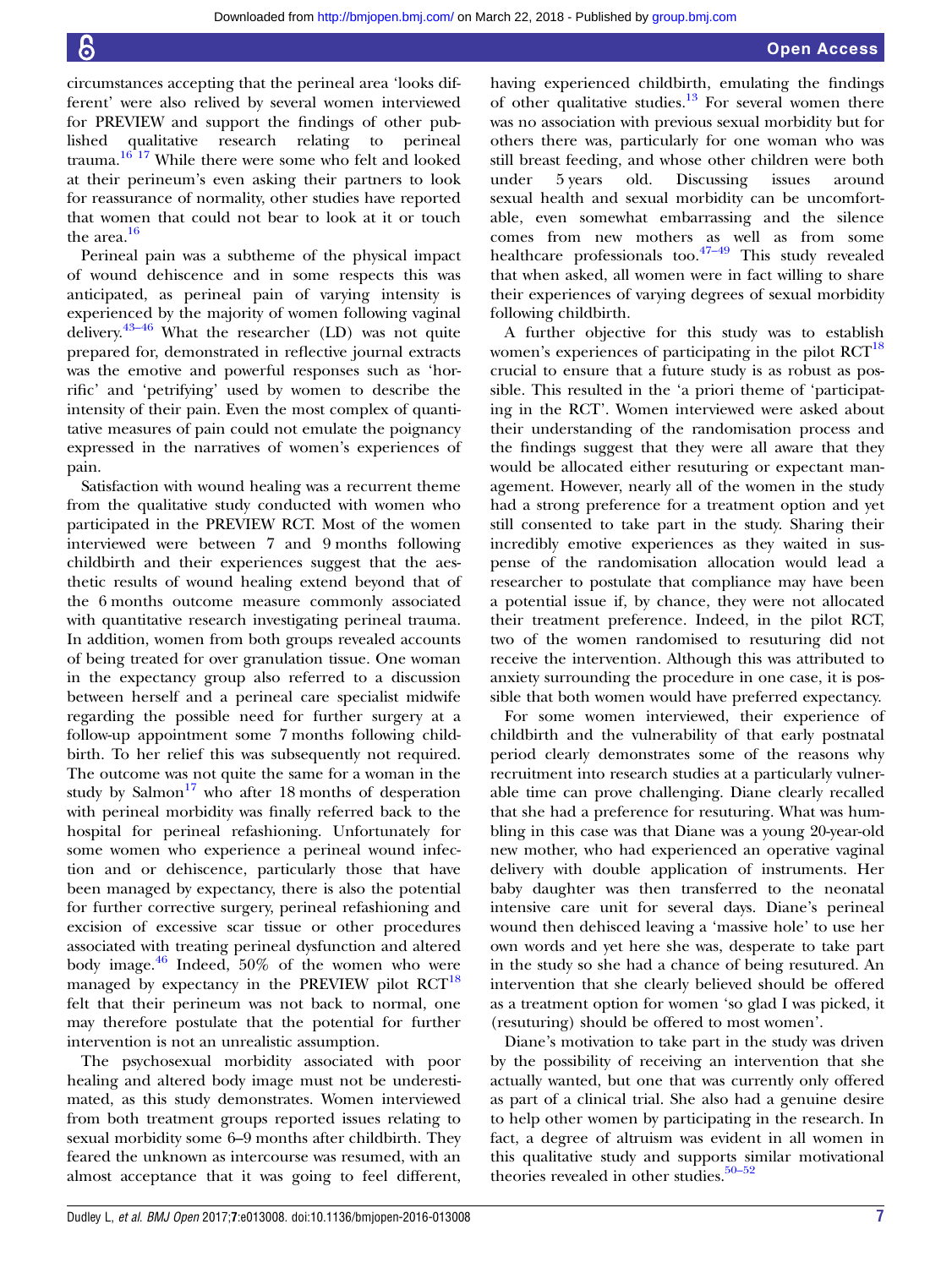This qualitative study made additional attempts to establish if the intervention of resuturing is an acceptable treatment option for the women (a subtheme of participating in the pilot RCT). Women's experience of receiving the intervention of resuturing was extremely positive in the three women interviewed. Their accounts were supported by the free text comments in the pilot RCT questionnaires. The only negativity associated with the secondary resuturing was associated with the theatre delays and waiting to be transferred for the procedure. In contrast, retrospectively, more women who had received expectant management felt that they would have preferred to have been resutured. Although there were also reports from women who felt that expectancy had been the right approach for them.

Women's satisfaction with attending for trial appointments was a subtheme of participating in the pilot RCT. Women were extremely satisfied with their clinical appointments to follow-up wound healing with most women appreciative of the additional information and support they received. All women interviewed were from organisations where access to a perineal care clinic was available. However, women in some of the other recruiting organisations would not have received the level of follow-up unless they were in the PREVIEW study and several comments in the free text sections of the pilot  $RCT<sup>18</sup>$  $RCT<sup>18</sup>$  $RCT<sup>18</sup>$  questionnaires reflected this.

There have been repeated recommendations that have stressed the need for perineal care clinics.[13 15 16](#page-8-0) [45](#page-9-0) The value of dedicated multidisciplinary perineal care clinics are without doubt, unquestionable.[45](#page-9-0) Nationally, the PREVIEW pilot study has been catalyst for change in a number of units that have submitted successful business cases for the introduction of perineal care clinic. Providing much needed information, support and reassurance is an area that women have persistently expressed as lacking.<sup>[13 14 16](#page-8-0)</sup> Perineal care clinics can enable the provision of timely evidence-based, womancentred care, which is sensitive and responsive to the needs of individual women at a time when they need it the most.

#### Strengths and limitations

This nested qualitative phase of PREVIEW has complemented the data obtained from the pilot  $\text{RCT}^{18}$  $\text{RCT}^{18}$  $\text{RCT}^{18}$  adding as Bowling $53$  quite rightly acknowledges a degree of comprehensiveness and richness to the whole study, placing the quantitative data in meaningful social contexts. Addressing lessons learnt and knowledge gained is now pivotal to inform the design of the future definitive study and towards providing much needed answers towards the efficacy of the interventions. The results of each paradigm, which demonstrated that both treatment options are acceptable to women, are important to commissioners, healthcare providers and women for the successful commissioning and implementation of future local and national guidance.

Our study also highlighted several limitations for the reader to consider. We only interviewed RCT participants. Interviewing non-randomised women who fulfilled eligibility criteria could potentially have proved beneficial to the planning of the definitive study; however, this would have required additional ethics approval and incur additional time and finances that were not factored into the original research proposal or

Owing to geographical locations of the recruiting sites, five of the six women interviewed were from one organisation and therefore may not truly reflect women's experiences of participating in research in other sites. All women interviewed were also of white ethnicity. Potentially, responses of women from wider ethnic backgrounds may have revealed different views and hence, this needs to be factored in to the methodology of future research in this field.

The free text annotations in the pilot RCT questionnaires do however suggest that women's experiences of taking part in the RCT were very positive, demonstrating the benefits of the mixed methodological approach.

#### Implications for clinical practice

funding application.

Although resuturing may not be a favoured option by all women, for some there was an overwhelming desire for this treatment option. The authors acknowledge that further research is needed to provide robust evidence of the efficacy of this intervention. However, we would urge providers of maternity services to consider offering this as an alternative treatment option to expectant mothers' management when clinically indicated and requested by women themselves. In addition, the authors would strongly recommend that maternity services consider the implementation of perineal care clinics and clear referral pathways, for women who experience perineal problems in the postnatal period, where these are not currently provided.

#### Implications for future research

Conducting this qualitative study has highlighted that the main outcomes important to women were addressed in the pilot RCT and should continue to be evaluated in a future definitive study. Several areas to consider for future research, particularly given the strong patient preference for a treatment option, would be to consider the inclusion of a patient preference randomisation alongside a conventional RCT. Future research exploring women's experiences of perineal wound dehiscence should also aim to include women from various ethnic backgrounds and maternity organisations to strengthen the generalisability of research findings to a wider, more diverse population of women.

#### **CONCLUSION**

This study is, to the best of our knowledge, the first research report exploring women's experiences of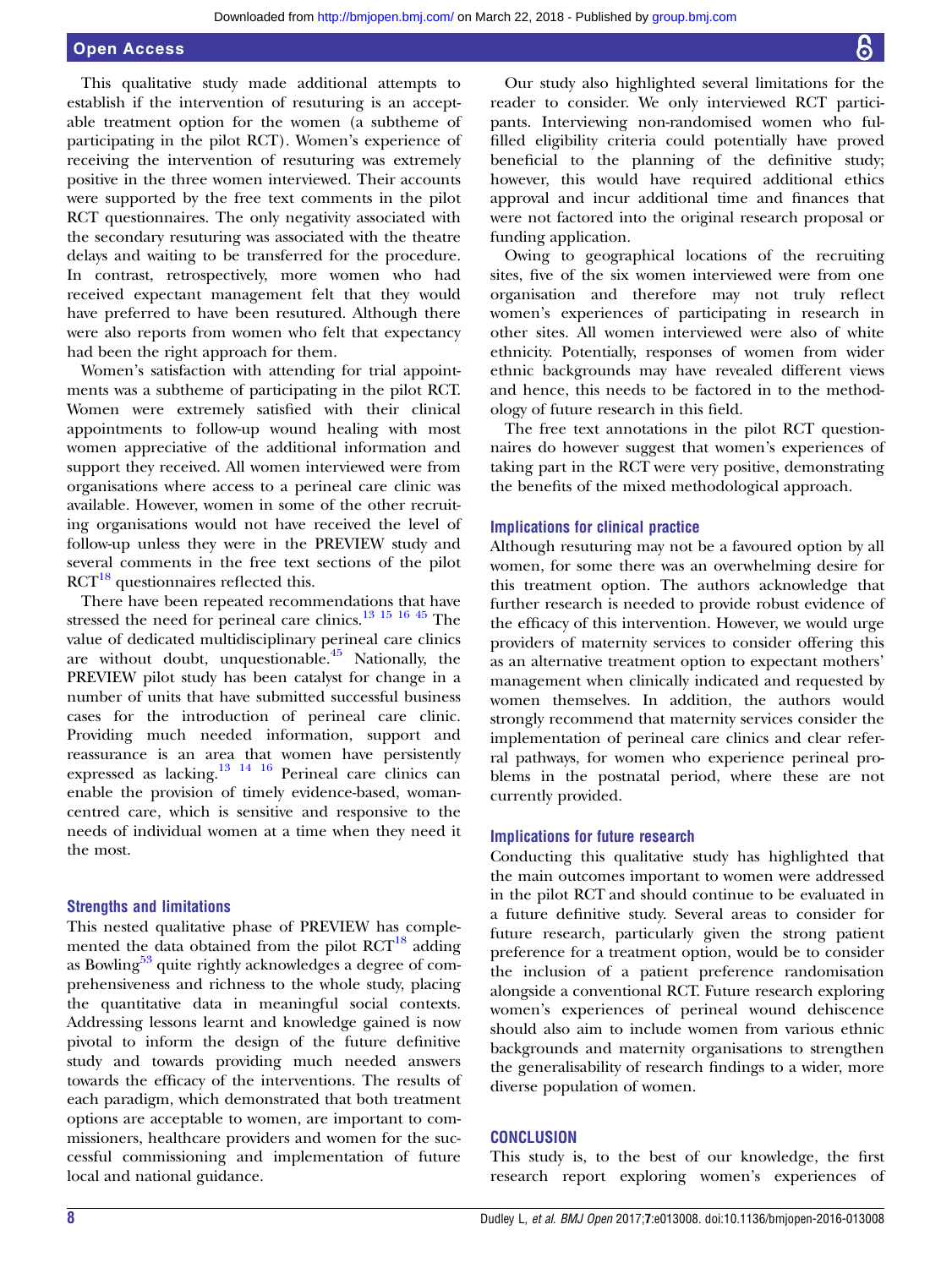<span id="page-8-0"></span>perineal wound dehiscence. Women have finally been given an opportunity to share with healthcare professionals and ultimately each other, their previously 'unheard' experiences of this unfortunate complication of childbirth. The powerful testimonies presented disclose the extent of morbidity experienced while also revealing a strong preference for a treatment option. Women have been given a voice in the assessment of the interventions which future women will receive and this can only serve but to enhance future practice and research.<sup>[54](#page-9-0)</sup>

#### Author affiliations

<sup>1</sup>The Maternity Centre, Royal Stoke, University Hospitals of North Midlands, Staffordshire, UK

<sup>2</sup>Faculty of Health Sciences, Staffordshire University, Stafford, UK

<sup>3</sup>School of Health and Rehabilitation and Institute for Primary Care and Health Sciences, Keele University, Staffordshire, UK

<sup>4</sup>Institute of Metabolism and Systems Research, College of Medical and Dental Sciences, University of Birmingham, Birmingham, UK

Acknowledgements The authors thank Dr Roger Beech, Reader in Health Services Research/Director, Keele University Hub, West Midlands NIHR Research Design Service (RDS) and the RDS team for their advice and guidance towards formulating the research questions, the study design, methodology and analytical strategies. Thanks also to Dr Pam Carter for her initial qualitative support and advice in the planning and implementation stages of this study. The authors also thank Dr Darren Clement, R&D manager at the University Hospitals of North Midlands, the host organisation for PREVIEW and all the participants and research teams at recruiting sites for their support with the study.

Contributors LD, CK and KMKI conceived the idea for the study. All authors contributed to the design of the study. LD performed the qualitative analysis for the study supported by JW. LD was the PREVIEW study coordinator; she completed the research as part of her doctoral studies at Staffordshire University. All authors contributed equally to this work.

Funding PREVIEW was funded by the National Institute for Health Research, Research for Patient Benefit (RfPB) (PB-PG-090920079) and sponsored by the Royal Stoke University Hospital. The midwife researcher conducting the interviews (LD) also received a Doctoral Nursing Studentship award from the Smith and Nephew Foundation/Research into Ageing (RIA) Age Concern (2008–2011).

Competing interests CK and KMKI run perineal repair workshops both nationally and internationally and have developed an episiotomy and second-degree tear training model with Limbs and Things, UK. They receive a small royalty fee that contributes towards women's health research funds.

#### Patient consent Obtained.

Ethics approval PREVIEW was approved by the North Wales Research Ethics Committee (Central and East) reference number: 10/WNo03/16.

Provenance and peer review Not commissioned; externally peer reviewed.

Data sharing statement Professor CK and Professor KMKI run perineal repair workshops both nationally and internationally and have developed an episiotomy and second-degree tear training model with Limbs and Things, UK and an online training package 'MaternityPEARLS'. They receive small royalty fees from these developments that contribute towards women's health research funds.

**Open Access** This is an Open Access article distributed in accordance with the terms of the Creative Commons Attribution (CC BY 4.0) license, which permits others to distribute, remix, adapt and build upon this work, for commercial use, provided the original work is properly cited. See: [http://](http://creativecommons.org/licenses/by/4.0/) [creativecommons.org/licenses/by/4.0/](http://creativecommons.org/licenses/by/4.0/)

#### REFERENCES

- 1. Royal College of Obstetricians and Gynaecologists (RCOG). Methods and materials used in perineal repair. Guideline No. 23. London: Royal College of Obstetricians and Gynaecologists Press. Kettle C, O'Brien PMS, 2004.
- 2. National Institute for Health and Care Excellence (NICE). Postnatal care: routine postnatal care for women and their babies: NICE clinical guideline No 37. London: National Institute for Health and Care Excellence, 2006.
- 3. Steen M. Perineal tears and episiotomy: how do wounds heal? [Br J Midwifery](http://dx.doi.org/10.12968/bjom.2007.15.5.23399) 2007;15:273–80.
- 4. Johnson A, Thakar R, Sultan AH. Obstetric perineal wound infection: is there underreporting? Br J Nurs 2012;21:S28, S30, S32–5.
- 5. Hankins GD, Hauth JC, Gilstrap LC III, et al. Early repair of episiotomy dehiscence. Obstet Gynecol 1990; 75:48–51.
- 6. Ramin SM, Ramus RM, Little BB, et al. Early repair of episiotomy dehiscence associated with infection. Am J Obstet Gynaecol 1992;167(Pt 1):1104–7.
- 7. Uygur D, Yesildaglar N, Kis S, et al. Early repair of episiotomy dehiscence. [Aust N Z J Obstet Gynaecol](http://dx.doi.org/10.1111/j.1479-828X.2004.00187.x) 2004;44:244-6.
- 8. Ajibade F, De la Horra A, Street P, et al. Surveillance of perineal breakdown during childbirth: essential audit EP9.140. BJOG 2013;120(Suppl 1):476–7.
- Bharathi A, Reddy DB, Kote GS. A prospective randomized comparative study of vicryl rapide versus chromic catgut for episiotomy repair. J Clin Diagn Res 2013;7:326–30.
- 10. Williams MK, Chames MC. Risk factors for the breakdown of perineal laceration repair after vaginal delivery. [Am J Obstet Gynecol](http://dx.doi.org/10.1016/j.ajog.2006.06.085) 2006;195:755–9.
- 11. Sleep J. Perineal care: a series of five randomised controlled trials. In: Robinson S, Thomson AM, eds. Midwives research and childbirth, volume 2. London: Chapman and Hall, 1991:199–251.
- 12. Priddis H, Dahlen H, Schmied V. Women's experiences following severe perineal trauma: a meta-ethnographic synthesis. [J Adv Nurs](http://dx.doi.org/10.1111/jan.12005) 2013;69:748–59.
- 13. Priddis H, Schmied V, Dahlen H. Women's experiences following severe perineal trauma: a qualitative study. [BMC Women](http://dx.doi.org/10.1186/1472-6874-14-32)'s Health 2014;14:32.
- 14. Way S. A qualitative study exploring women's personal experiences of their perineum after childbirth: expectations, reality and returning to normality. [Midwifery](http://dx.doi.org/10.1016/j.midw.2011.08.011) 2012;28:e712-19.
- 15. Herron-Marx S, Williams A, Hicks C. A Q methodology study of womens experience of enduring postnatal perineal and pelvic floor morbidity. [Midwifery](http://dx.doi.org/10.1016/j.midw.2006.04.005) 2007;23:322-34.
- 16. Williams A, Lavender T, Richmond DH, et al. Women's experiences after a third degree obstetric anal sphincter tear: a qualitative study. [Birth](http://dx.doi.org/10.1111/j.0730-7659.2005.00356.x) 2005;32:129-36.
- 17. Salmon D. A feminist analysis of women's experiences of perineal trauma in the immediate post-delivery period. [Midwifery](http://dx.doi.org/10.1054/midw.1999.0182) 1999;15:247-56.
- 18. Dudley L, Kettle C, Thomas P, et al. Perineal re-suturing versus expectant management following vaginal delivery complicated by a dehisced wound (PREVIEW): A pilot and feasibility randomised controlled trial. [BMJ Open](http://dx.doi.org/10.1136/bmjopen-2012-001458) 2017;6:e012766. doi:10.1136/bmjopen-2016-012766
- 19. Cluett E, Bluff R. Principles and practice of research in midwifery. London: Churchill Livingstone, 2006.
- 20. Mapp T. Understanding phenomenology: the lived experience. [Br J Midwifery](http://dx.doi.org/10.12968/bjom.2008.16.5.29192) 2008;16:308–11.
- 21. Rees C. Introduction to research for midwives. 3rd edn. Edinburgh: Churchill Livingstone, 2011.
- 22. Snow S. Nothing ventured, nothing gained: a journey into phenomenology (part one). [Br J Midwifery](http://dx.doi.org/10.12968/bjom.2009.17.5.42216) 2009;17:288-90.
- 23. Husserl E. Cartesian meditations: an introduction to phenomenology. Hague: Martinus Nijhoff, 1960.
- 24. Moustakas C. Phenomenological research methods. London: SAGE, 1994.
- 25. Parahoo K. Nursing research: principles, process and issues. Hampshire: Palgrave Macmillan Press, 2006.
- 26. Jasper M. Using reflective writing within research. [J Res Nurs](http://dx.doi.org/10.1177/174498710501000303) 2005;10:247–60.
- 27. Wall C, Glenn S, Mitchinson S, et al. Using a reflective diary to develop bracketing skills during a phenomenological investigation. [Nurse Res](http://dx.doi.org/10.7748/nr2004.07.11.4.20.c6212) 2004;11:20–9.
- 28. Smith BA. Ethical and methodologic benefits of using a reflexive journal in hermeneutic-phenomenologic research. [Image J Nurs Sch](http://dx.doi.org/10.1111/j.1547-5069.1999.tb00520.x) 1999;31:359–63.
- 29. Britten N. Qualitative interviews in medical research. **[BMJ](http://dx.doi.org/10.1136/bmj.311.6999.251)** 1995;311:251–3.
- 30. Morse JM. Designing funded qualitative research. In: Denzin NK, Lincoln YS, eds. Handbook for qualitative research. 2nd edn. Thousand Oaks, CA: Sage Publishing, 1994:220–35.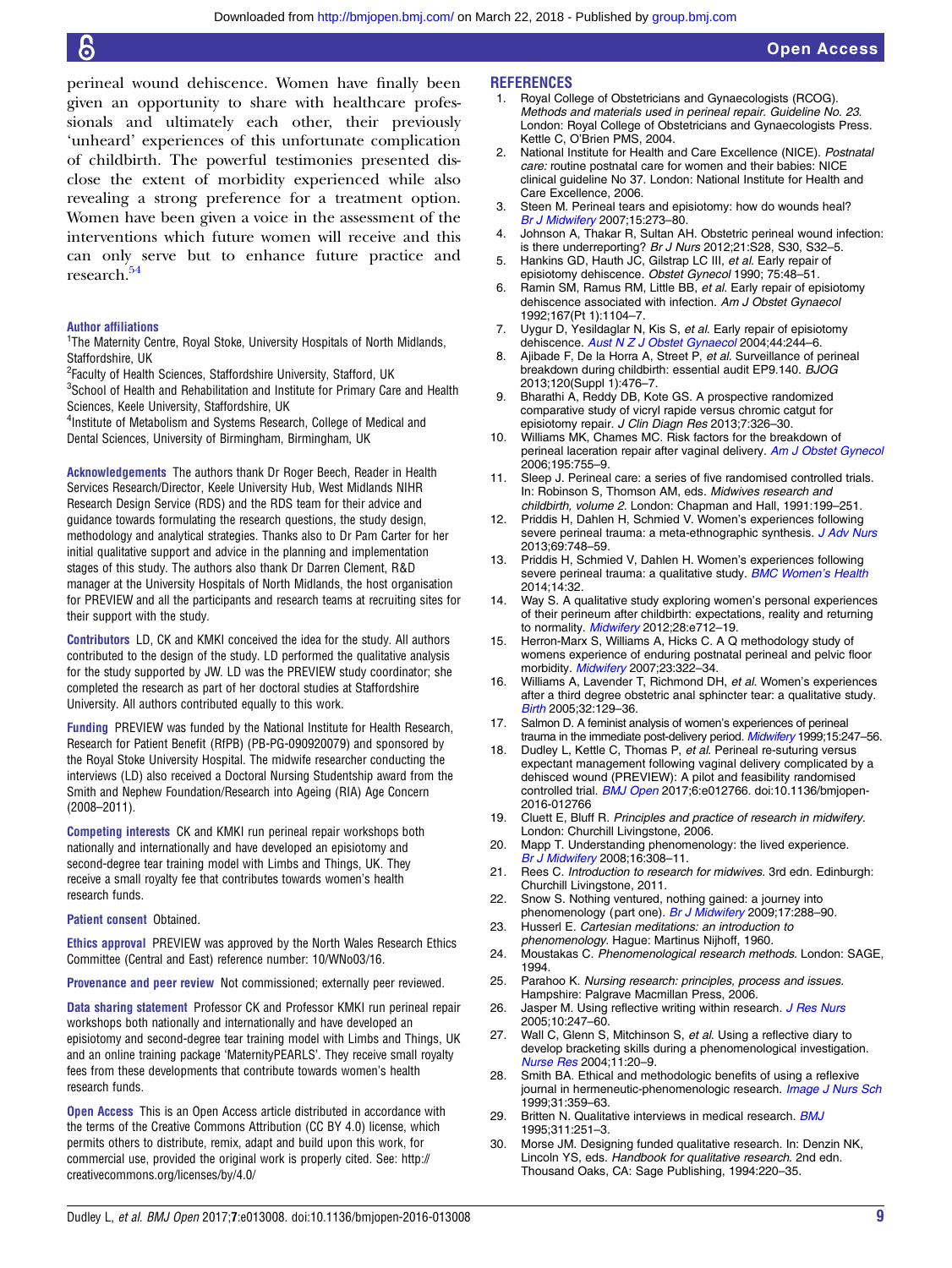- <span id="page-9-0"></span>31. Guest G, Bunce A, Johnson L. How many interviews are enough? An experiment with data saturation and variability. Field Methods 2006;18:59–82.
- 32. Morris E, Burkett K. Mixed methodologies: a new research paradigm or enhanced quantitative paradigm. [Online J Cult Competence Nurs](http://dx.doi.org/10.9730/ojccnh.org/v1n1a3) [Healthc](http://dx.doi.org/10.9730/ojccnh.org/v1n1a3) 2011;1:27–36.
- 33. Colaizzi PF. Psychological research as a phenomenologist views it. In: Valle RS, King M, eds. Existential phenomenological alternatives for psychology. New York: Oxford University Press, 1978.
- 34. Giorgi A. Phenomenology and psychological research. Pittsburgh: Duquesne University Press, 1985:48–71.
- 35. Van Kaam AL. Existential foundations of psychology. Pittsburgh: Duquesne University Press, 1966.
- 36. Giorgi A. An Application of phenomenological method in psychology. In: Giorgi A, Fischer C, Murray E, eds. Duquesne studies in phenomenological psychology. Pittsburgh: Duquesne University Press, 1975:82–103.
- 37. Ziebland S, McPherson A. Making sense of qualitative data analysis: an introduction with illustrations from DIPEx (personal experiences of health and illness). [Med Educ](http://dx.doi.org/10.1111/j.1365-2929.2006.02467.x) 2006;40:405-14.
- 38. Ryan G, Bernard H. Techniques to identify themes. [Field Methods](http://dx.doi.org/10.1177/1525822X02239569) 2003;15:85–109.
- 39. Mercer RT. Becoming a mother versus maternal role attainment. [J Nurs Scholarsh](http://dx.doi.org/10.1111/j.1547-5069.2004.04042.x) 2004;36:226–32.
- 40. Walsh D. Perineal care should be a feminist issue: part eight. [Br](http://dx.doi.org/10.12968/bjom.2000.8.12.8034) [J Midwifery](http://dx.doi.org/10.12968/bjom.2000.8.12.8034) 2000;8:731–7.
- 41. Li WY, Liabsuetrakul T, Stray-Pedersen B. Effect of mode of delivery on perceived risks of maternal health outcomes among expectant parents: a cohort study in Beijing, China. **[BMC Pregnancy Childbirth](http://dx.doi.org/10.1186/1471-2393-14-12)** 2014;14:12.
- 42. Perkins E, Tohill S, Kettle C, et al. Women's views of important outcomes following perineal repair. [BJOG](http://dx.doi.org/10.1111/j.1471-0528.2008.01889.x) 2008;115(Suppl 1): 67–253.
- 43. Albers L, Garcia J, Renfrew M, et al. Distribution of genital tract trauma in childbirth and related postnatal pain. [Birth](http://dx.doi.org/10.1046/j.1523-536x.1999.00011.x) 1999;26:11–17.
- 44. Macarthur AJ, Macarthur C. Incidence, severity and determinants of perineal pain after vaginal delivery: ∼a prospective cohort study. [Am J Obstet Gynecol](http://dx.doi.org/10.1016/j.ajog.2004.02.064) 2004;191:1199-204.
- 45. Thakar R, Sultan AH. Postpartum problems and the role of a perineal care clinic. In: Sultan AH, Thakar R, Fenner D, eds. Perineal and anal sphincter trauma. London: Springer, 2009:65–79.
- 46. Ganapathy R, Bardis NS, Lamont RF. Secondary repair of the perineum following childbirth. [J Obstet Gynaecol](http://dx.doi.org/10.1080/01443610802403401) 2008;28:608–13.
- 47. Barrett G, Pendry E, Peacock J, et al. Women's sexual health after childbirth. **[BJOG](http://dx.doi.org/10.1111/j.1471-0528.2000.tb11689.x)** 2000;107:186-95.
- 48. Glazener CMA. Women's health after delivery. In: Henderson C, Bick D, eds. Perineal care: an international issue. London: Quay Books Division, MA Healthcare Limited, 2005:11–17.
- 49. Wray J. No sex please, we're British midwives. Pract Midwife 2009;12:4.
- 50. Dixon-Woods M, Tarrant C. Why do people cooperate with medical research? Findings from three studies. [Soc Sci Med](http://dx.doi.org/10.1016/j.socscimed.2009.03.034) 2009;68:2215–22.
- 51. Jackson CJ, Dixon-Woods M, Eborall H, et al. Women's views and experiences of a patient preference trial in surgery: a qualitative study of the CARPET1 trial. [Clin Trials](http://dx.doi.org/10.1177/1740774510381286) 2010:7:696-704.
- 52. Townsend A, Cox SM. Accessing health services through the back door: a qualitative interview study investigating reasons why people participate in health research in Canada. **[BMC Med Ethics](http://dx.doi.org/10.1186/1472-6939-14-40)** 2013;14:40.
- 53. Bowling A. Research methods in health: investigating health and health services. 3rd edn. Berkshire: Open University Press, McGraw Hill Education, 2009.
- 54. Gethin G, Clune-Mulvaney C. Understanding research part four: qualitative research. Wounds UK 2009;5:111–15.